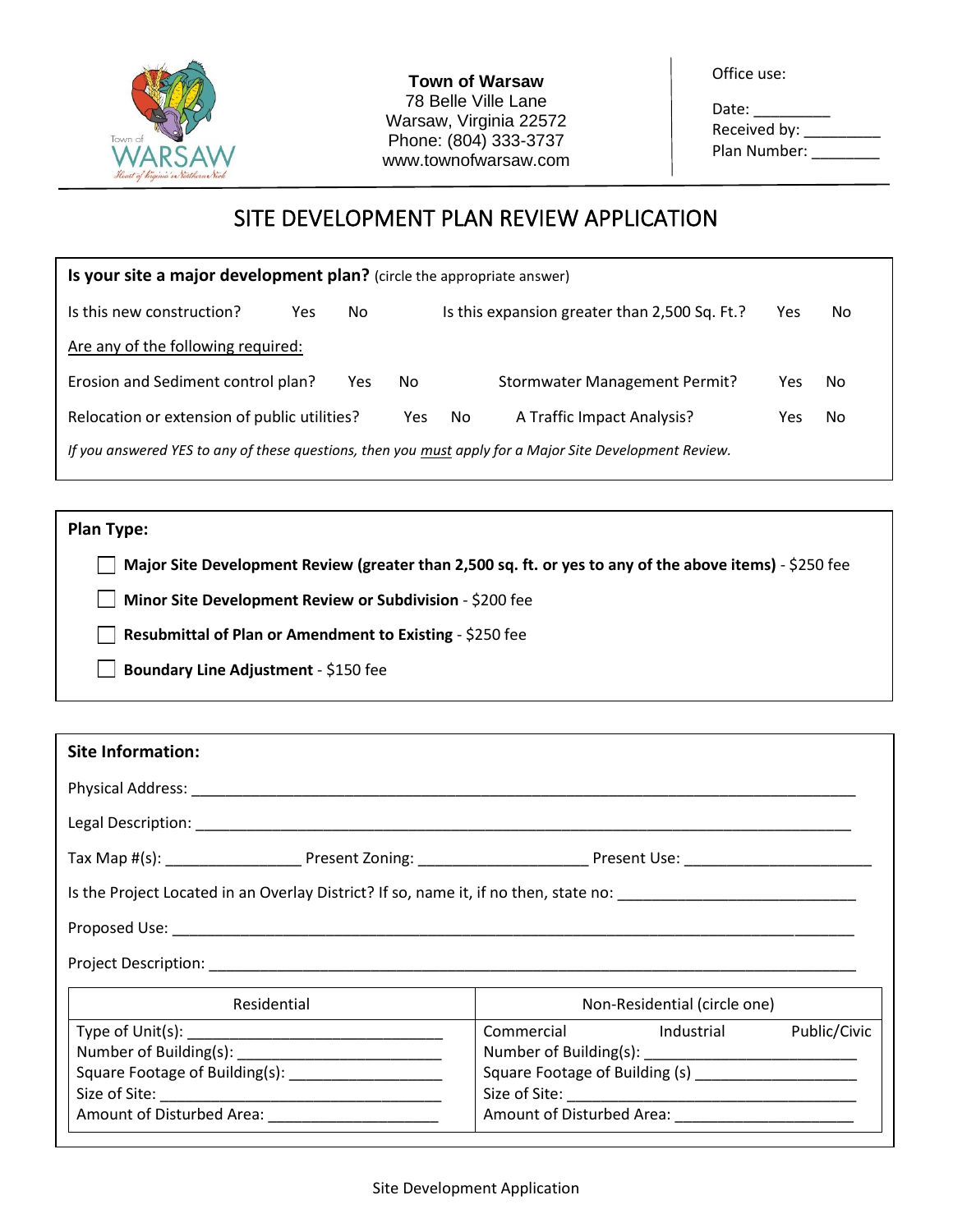| <b>Applicant Information:</b>                                                                                    |  |
|------------------------------------------------------------------------------------------------------------------|--|
|                                                                                                                  |  |
|                                                                                                                  |  |
|                                                                                                                  |  |
|                                                                                                                  |  |
|                                                                                                                  |  |
|                                                                                                                  |  |
| *If applicant is not the property owner then, Power of Attorney or other form of Owner's consistent is required. |  |

| Licensed Professional: (Professional Engineer or Land Surveyor)                                                                                                                                                                                                                                                                                                                                                                  |  |  |  |
|----------------------------------------------------------------------------------------------------------------------------------------------------------------------------------------------------------------------------------------------------------------------------------------------------------------------------------------------------------------------------------------------------------------------------------|--|--|--|
|                                                                                                                                                                                                                                                                                                                                                                                                                                  |  |  |  |
|                                                                                                                                                                                                                                                                                                                                                                                                                                  |  |  |  |
|                                                                                                                                                                                                                                                                                                                                                                                                                                  |  |  |  |
|                                                                                                                                                                                                                                                                                                                                                                                                                                  |  |  |  |
|                                                                                                                                                                                                                                                                                                                                                                                                                                  |  |  |  |
| Signature:                                                                                                                                                                                                                                                                                                                                                                                                                       |  |  |  |
| I the undersigned certifies that the foregoing information is true and correct to the best of my knowledge and belief;<br>with the understanding that any incorrect information submitted may result in a delay of processing. I hereby<br>authorize the Town of Warsaw to review this request, visit the site, and contact any appropriate design professional<br>in relation to questions generated as a result of the review. |  |  |  |
|                                                                                                                                                                                                                                                                                                                                                                                                                                  |  |  |  |
|                                                                                                                                                                                                                                                                                                                                                                                                                                  |  |  |  |
| Who shall be the primary contact? (circle one) Owner Applicant Licensed Professional                                                                                                                                                                                                                                                                                                                                             |  |  |  |
| For Office Use Only                                                                                                                                                                                                                                                                                                                                                                                                              |  |  |  |
|                                                                                                                                                                                                                                                                                                                                                                                                                                  |  |  |  |
|                                                                                                                                                                                                                                                                                                                                                                                                                                  |  |  |  |
| Complete: Yes<br><b>No</b><br>Date: _____________                                                                                                                                                                                                                                                                                                                                                                                |  |  |  |
|                                                                                                                                                                                                                                                                                                                                                                                                                                  |  |  |  |
|                                                                                                                                                                                                                                                                                                                                                                                                                                  |  |  |  |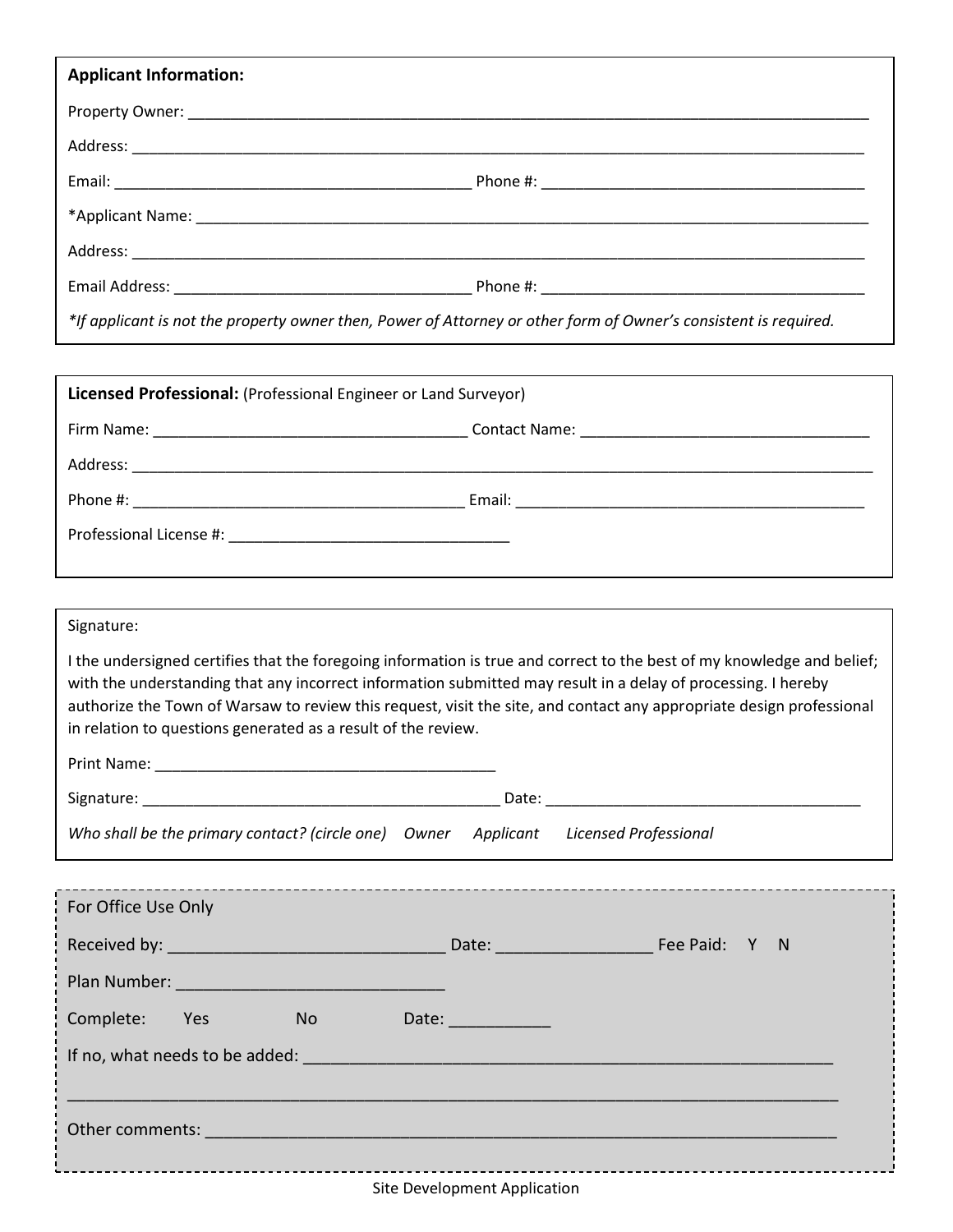

**Town of Warsaw** 78 Belle Ville Lane Warsaw, Virginia 22572 Phone: (804) 333-3737 www.townofwarsaw.com

### PROCEDURE FOR FILING MINOR OR MAJOR SITE DEVELOPMENT APPLICATION

### **1. PRE-APPLICATION MEETING**

Prior to submitting the application, each applicant must hold a pre-application meeting with town staff to discuss the procedures, standards and regulations required for development approval. This meeting will provide basic information on the Town's Site Development process and will help to identify any problems that could adversely affect review and approval of the development plan. Call 804-333-3737 to schedule a pre-application meeting.

#### **2. APPLICATION SUBMITTAL REQUIREMENTS**

- Minimum of five (5) copies of the completed Site Development Application
- Site Development Fee
- Site Plan Checklist
- Minimum of five (5) copies of the site plan and two (2) copies of the storm water management calculations. Site plans shall be prepared and certified by a qualified licensed professional. Qualified professionals include Registered Architect, Professional Engineers, Certified Land Surveyors and Certified Landscape Architects. There are separate fees associated with storm water management, land disturbance, public utilities and erosion and sediment control permits.

#### **3. REVIEW PROCESS**

- Applications may be submitted for review at any time during normal business hours to the Community Development Department.
- The application and site plan will be logged by staff and reviewed for completeness at the time of submittal. Applicants will be notified within 10 business days if the application is incomplete.
- If plans are determined to be incomplete, the Town will take no further steps to process the application.
- Once plans are determined to be complete, they are distributed to the appropriate departments for review.
- All comments from each department will be compiled into a consolidated letter and sent to the applicant within four weeks of the submission date. State departments have their own deadlines and may submit reviews separately.
- The applicant may make the necessary revisions and resubmit the revised plans (5 copies of the site plan and 2 copies of storm water management calculations).
- If all required corrections have been made, the site plan is approved, and the Review Staff will send an approval letter and an approved set of plans to the applicant.
- If all corrections have not been remedied, the applicant will be notified. The revision and resubmittal process will be repeated until all comments have been addressed appropriately. Please note that resubmittals are an additional fee of \$250 each.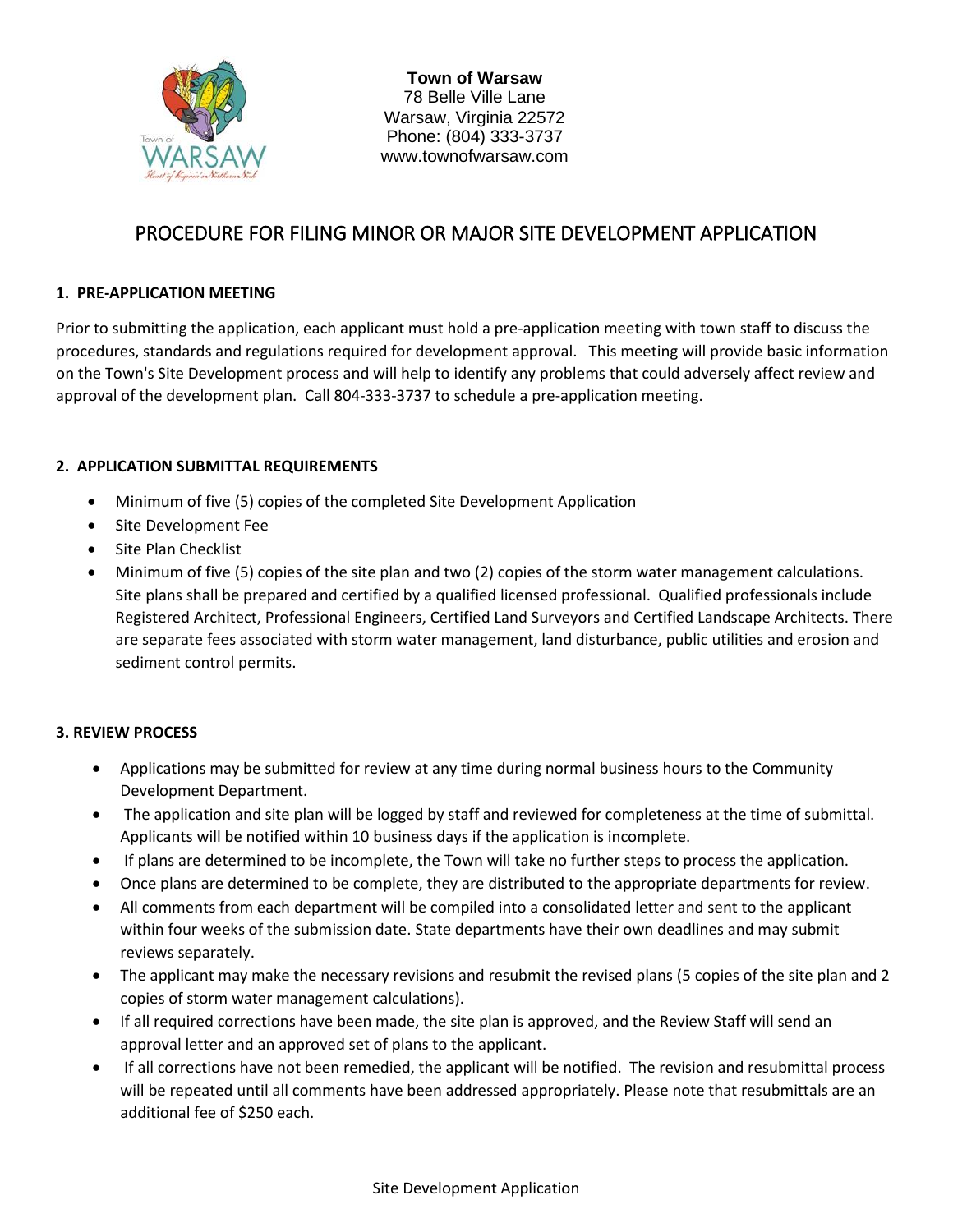

## MINOR OR MAJOR SITE DEVELOPMENT PLAN CHECKLIST:

*This checklist is to be used as an aid for the applicant for submittal and staff to determine completeness.*

*Place a check in the box to indicate the item is included. Write N/A if the item is not applicable*

| <b>Applicant</b> | <b>Staff</b> | <b>Plan Item</b>                                                                                                                                                                                                                                                                                   |
|------------------|--------------|----------------------------------------------------------------------------------------------------------------------------------------------------------------------------------------------------------------------------------------------------------------------------------------------------|
|                  |              | Title of the project                                                                                                                                                                                                                                                                               |
|                  |              | Name(s) of design professional                                                                                                                                                                                                                                                                     |
|                  |              | Property owner information                                                                                                                                                                                                                                                                         |
|                  |              | Signature panel for the agent's approval                                                                                                                                                                                                                                                           |
|                  |              | <b>Zoning Classification</b>                                                                                                                                                                                                                                                                       |
|                  |              | The northpoint, scale, date and vicinity map                                                                                                                                                                                                                                                       |
|                  |              | The boundaries of the property involved, all existing property lines                                                                                                                                                                                                                               |
|                  |              | All setback lines                                                                                                                                                                                                                                                                                  |
|                  |              | All existing and proposed contours with 5 foot intervals                                                                                                                                                                                                                                           |
|                  |              | All existing and proposed buildings or structures to include square footage, number of stories<br>and type of construction                                                                                                                                                                         |
|                  |              | Any proposed demolition plans and details                                                                                                                                                                                                                                                          |
|                  |              | All watercourses, adjacent property lines, waterways or lakes and other existing physical<br>features in or adjoining the project, including flood hazard areas as identified by official flood<br>insurance maps                                                                                  |
|                  |              | The location, dimensions and character of construction of existing and proposed streets,<br>alleys, sidewalks, right-of-ways, easements, construction entrance, curbs and gutters and all<br>curb cuts                                                                                             |
|                  |              | The location and size of existing and proposed sanitary sewers; water, gas, telephone,<br>electric and other utility lines; culverts and other underground or overhead structures in or<br>affecting the project, including existing and proposed facilities and easements for these<br>facilities |